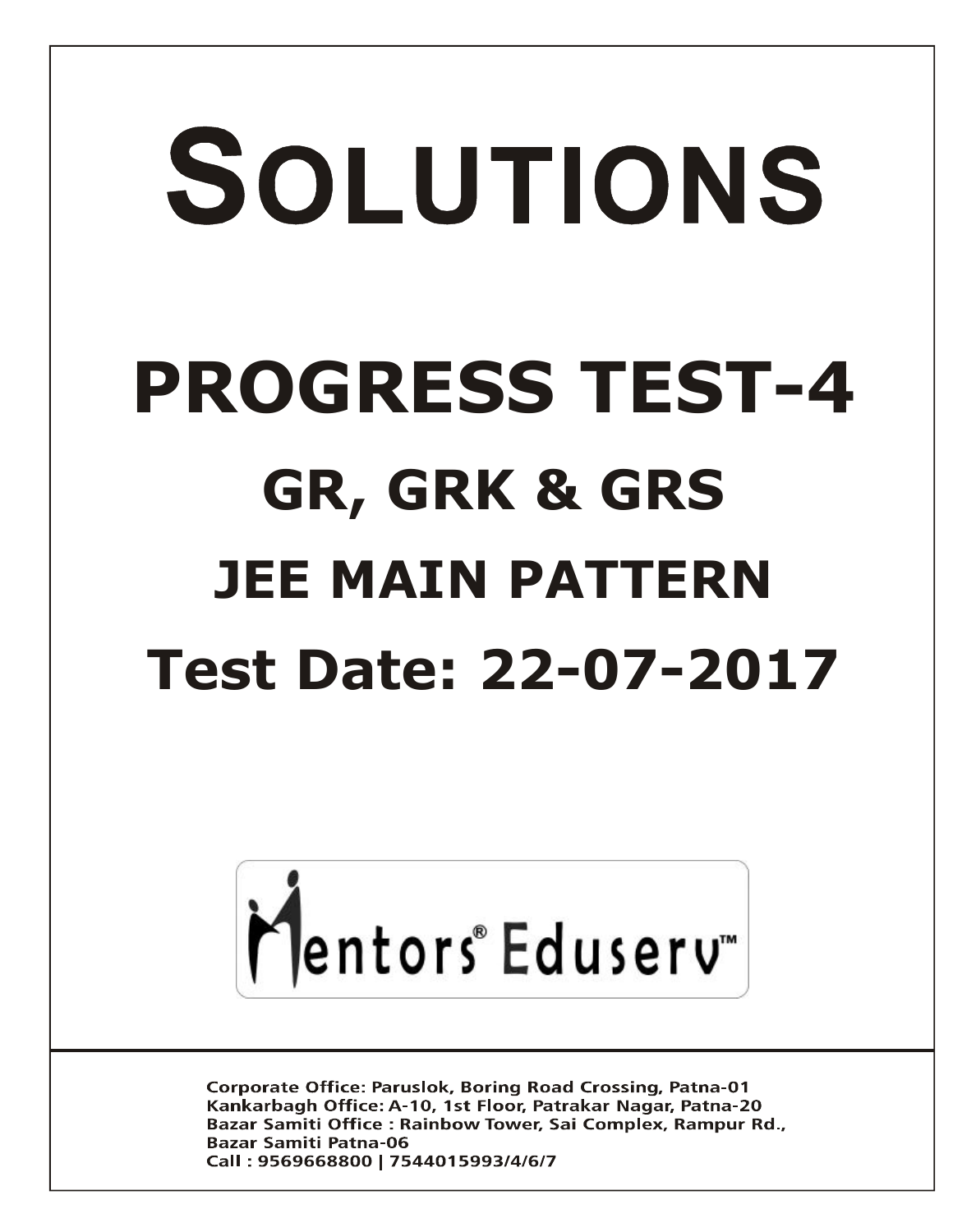#### **Mentors Eduserv: Parus Lok Complex, Boring Road Crossing, Patna-1 Helpline No. : 9569668800 | 7544015993/4/6/7**

*v*<sup>1</sup>

*x*

$$
PT-IV (Main) GR, GRK & GRS_22.07.2017
$$

# **PHYSICS**

# **1. (C)**

$$
\mu mg = m \left(\frac{mg}{4m}\right) \Rightarrow \mu = \frac{1}{4}
$$

# **2. (C)**

 If acceleration of block *A* is *a* upward along the incline, then acceleration of block *B* is 2*a* downward.

For block *B*,  $4g - T = 8a$  ...(i) For block *A*,  $2T - 2g \sin 30^\circ = 2a$  $\Rightarrow$  T- $\frac{g}{2}$ =a 2  $-\frac{9}{6} = a$  ...(ii) From (i) and (ii)  $9a = \frac{7g}{2}$ 2  $=$ 

 $m/s^2 = \frac{35}{8}$ 

9

 $m/s<sup>2</sup>$ 



*R*

 $v<sub>2</sub>$ 

# **3. (A)**

This is the situation similar to elastic collision of ball impinging on floor and bouncing back.

# **4. (B)**

|     | $\mathsf{V}$<br>v<br>╭ |  |
|-----|------------------------|--|
| avg |                        |  |

# **5. (A)**

 $1'$   $\sqrt{2}$  $\frac{dx}{dt} = v_1 + v_2$ dt  $= V_1 + V$  $sin \theta = \frac{R}{A}$ x

 $a = \frac{70}{10}$ 18

 $x = R \csc \theta$ 

dx dt  $=$  – *R* cosec  $\theta$  cot  $\theta$   $\frac{d}{d}$ dt  $\theta$ 

$$
\frac{d\theta}{dt} = \frac{-(v_1 + v_2)\sin^2\theta}{R\cos\theta}
$$
 (-ve sign shows that  $\theta$  decreasing with time)

Mentors<sup>e</sup> Eduserv<sup>®</sup>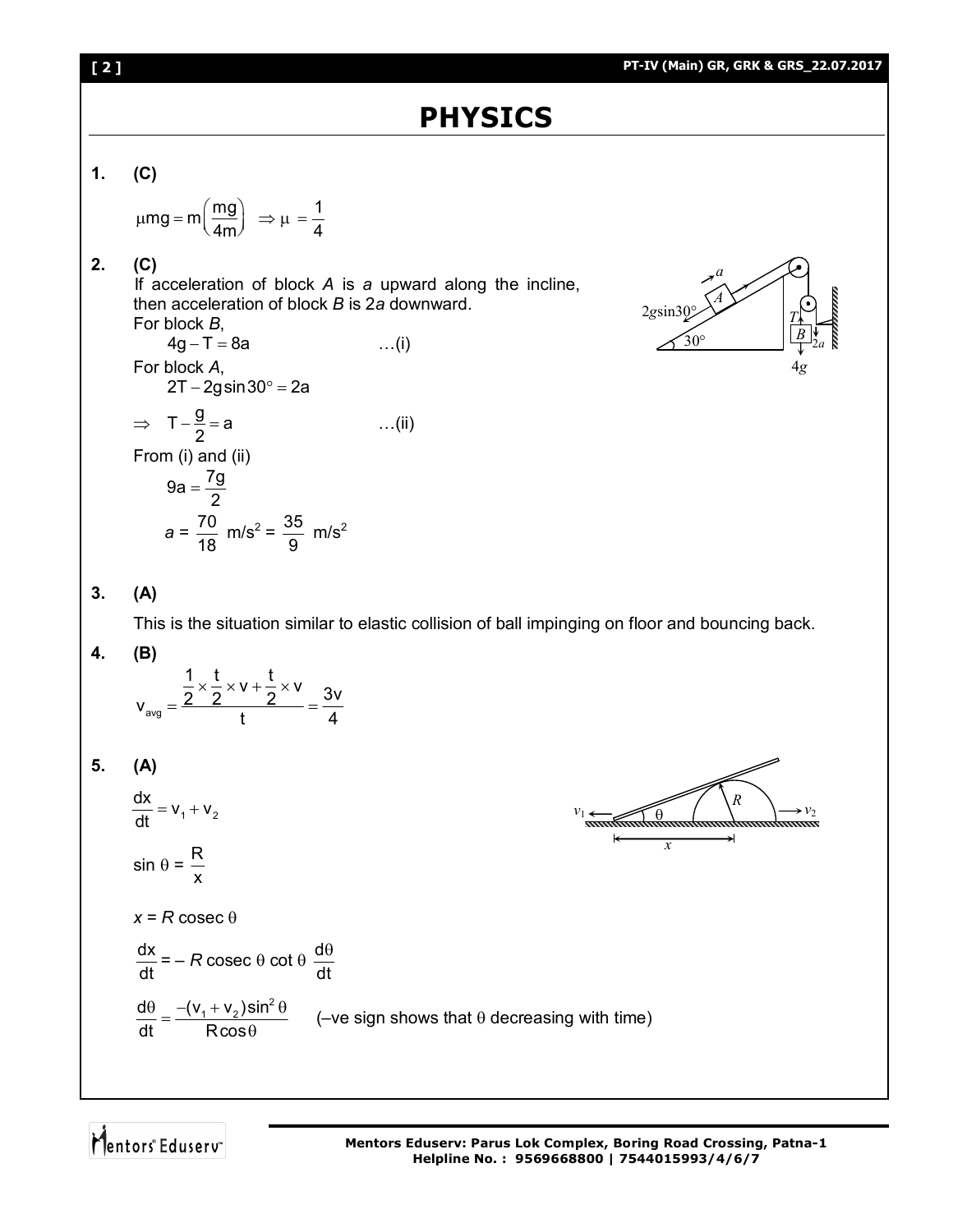#### **PT-IV (Main) GR, GRK & GRS\_22.07.2017 [ 3 ]**

#### **6. (B)**

$$
a_c = k^2 r t^2 \qquad \text{or} \quad \frac{v^2}{r} = k^2 r t^2 \qquad \text{or} \quad v = krt
$$

Therefore, tangential acceleration,  $a = \frac{dv}{dx} = kr$ *dt*  $a = \frac{dv}{dt}$ 

or tangential force,  $F_t = ma_t = mkr$ 

Only tangential force does work,

Power = 
$$
F_t v = (mkr)(krt)
$$
 or Power =  $mk^2r^2t$ 

### **7. (B)**

Let *x* be the extension in the spring when 2 kg block leaves the contact with ground. Then, *kx* = 2*g*

or 
$$
x = \frac{2g}{k} = \frac{2 \times 10}{40} = \frac{1}{2}
$$
 m

 $\overline{1}$ 

Now, from conservation of mechanical energy

$$
mgx = \frac{1}{2}kx^{2} + \frac{1}{2}mv^{2}
$$
 (*m* = 5 kg)  
or  $v = \sqrt{2gx - \frac{kx^{2}}{m}}$ 

Substituting the values  $v = \sqrt{2 \times 10 \times \frac{1}{2} - \frac{1}{4} \times 7}$  $\times$  $=\sqrt{2\times10\times\frac{1}{2}}$  $4 \times 5$ (40) 2  $v = \sqrt{2 \times 10 \times \frac{1}{2} - \frac{(40)}{1 \cdot 2}} = 2\sqrt{2}$  m/s

#### **8. (A)**

If block M moves a distance of x the extension in spring increases by 2*x*.

By work energy theorem,

$$
\frac{1}{2}k[x_0^2 - (x_0 + 2x)^2] + Mgx = O
$$
  

$$
-\frac{1}{2}k(4x^2 + 4xx_0) + Mgx = O
$$
  

$$
\frac{1}{2}k(4x + 4x_0) = Mg
$$
  

$$
x + x_0 = \frac{Mg}{2k}
$$
  

$$
x = \frac{Mg}{2k} - x_0
$$

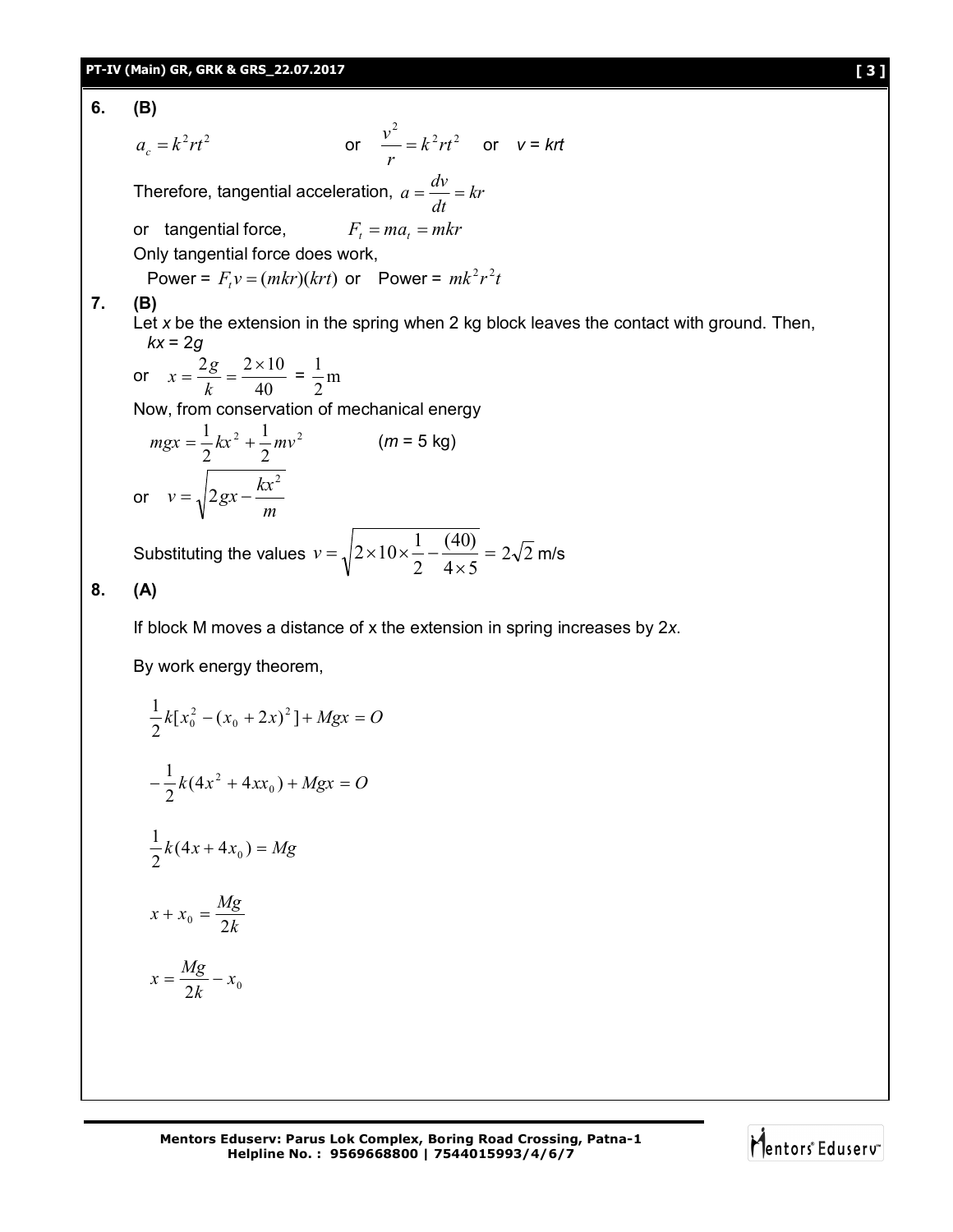

Mentors<sup>e</sup> Eduserv<sup>®</sup>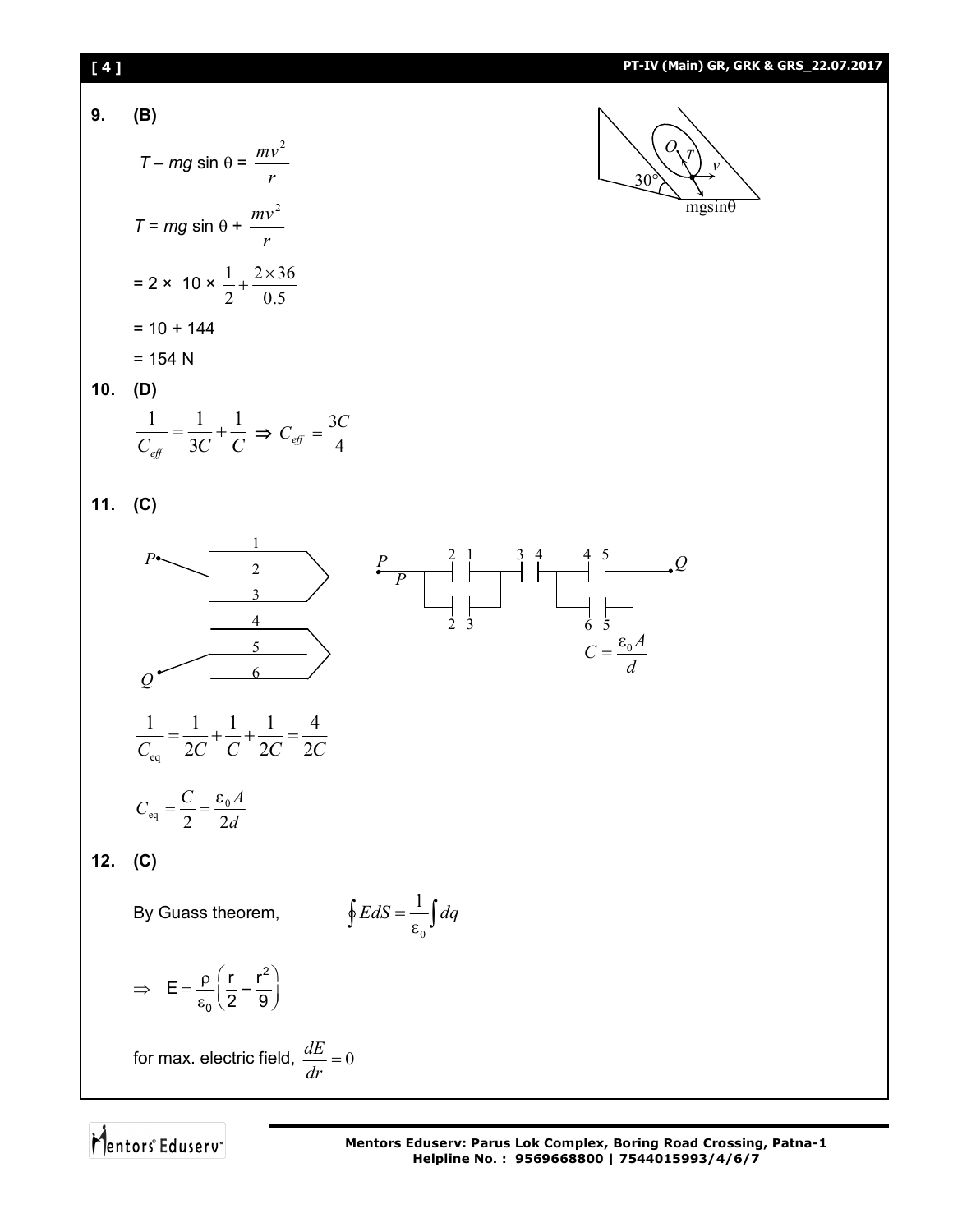$$
\Rightarrow \frac{1}{2} - \frac{2r}{9} = 0 \qquad \Rightarrow \quad r = \frac{9}{4}
$$

**13. (C)**

Centripetal force on electron at distance *r* from centre of disc.

$$
m\omega^2 r = eE \Rightarrow E = \frac{m\omega^2 r}{e}
$$

$$
Q = \int_0^R \rho dV = \int_0^R \frac{2\epsilon_0 m\omega^2}{e} \times 2\pi r \ell dr
$$

$$
= \frac{2\pi \epsilon_0 m \omega^2 R^2 \ell}{\epsilon_0}.
$$

# **14. (B)**

Work done on innermost shell

$$
W_1 = \Delta U_1 + \Delta U_{12} + \Delta U_{13}
$$

$$
= \frac{KQ^2}{12r}
$$

Work done on middle shell

$$
W_2 = \Delta U_2 + \Delta U_{21} + \Delta U_{23}
$$

$$
= \frac{KQ^2}{3r}
$$

$$
\therefore \frac{W_1}{W_2} = \frac{1}{4}.
$$

**15. (A)**

Electrostatic field is always conservative.

$$
16. (D)
$$

$$
C_{\text{final}} = C_1 + C_2, V_{\text{common}} = \left(\frac{C_1 V_0}{C_1 + C_2}\right)
$$
  
\n
$$
E_{\text{final}} = \frac{1}{2} (C_1 + C_2) \left(\frac{C_1 V_0}{C_1 + C_2}\right)^2 = \frac{C_1^2 V_0^2}{2(C_1 + C_2)} = \frac{C_1 U_0}{C_1 + C_2}
$$
  
\n
$$
E_{\text{initial}} = \frac{1}{2} C_1 V_0^2 = U_0, \qquad E_{\text{loss}} = E_{\text{initial}} - E_{\text{final}} = \frac{C_2 U_0}{C_1 + C_2}
$$

**Mentors Eduserv: Parus Lok Complex, Boring Road Crossing, Patna-1 Helpline No. : 9569668800 | 7544015993/4/6/7**

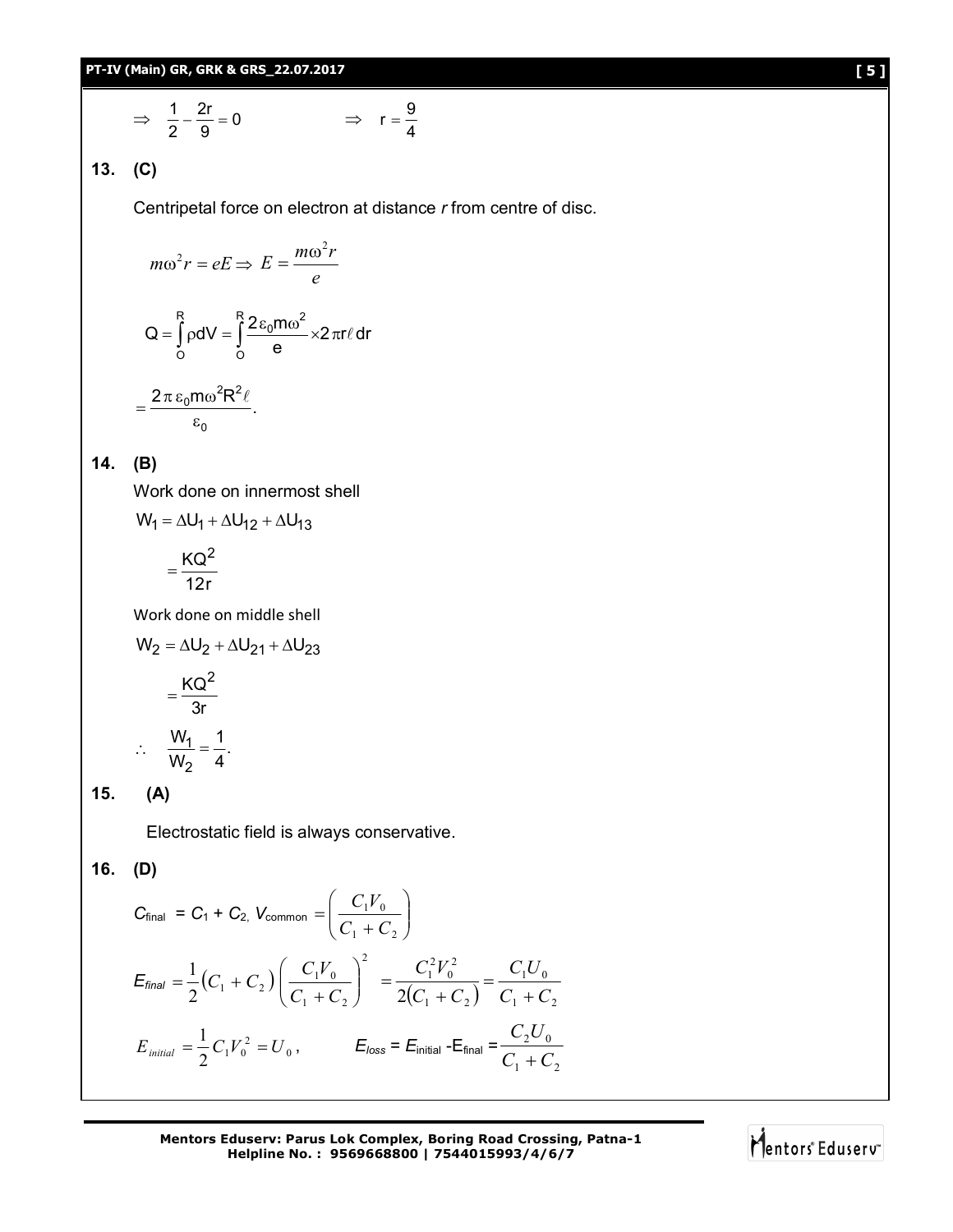

Mentors Eduserv

**Mentors Eduserv: Parus Lok Complex, Boring Road Crossing, Patna-1 Helpline No. : 9569668800 | 7544015993/4/6/7**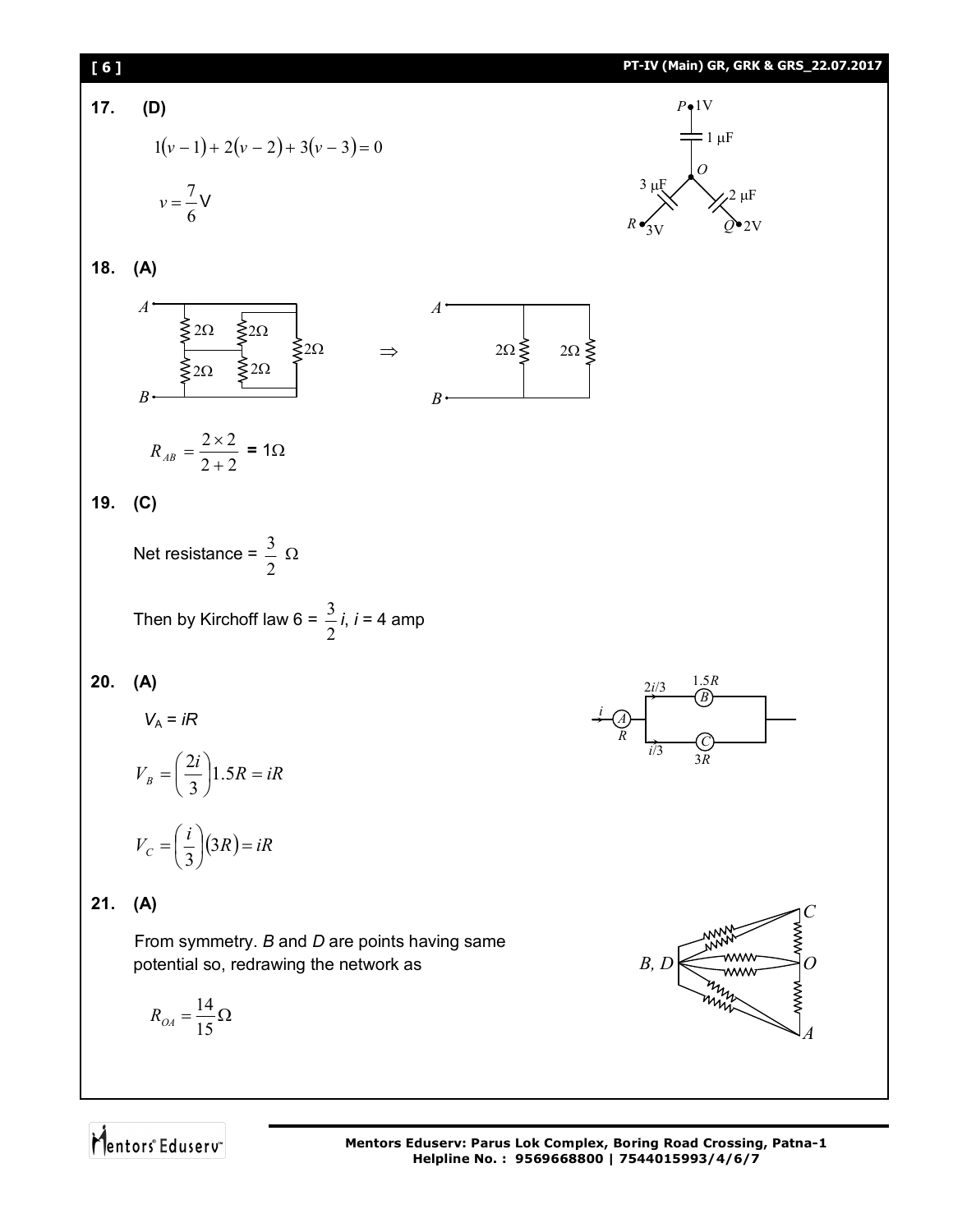#### **PT-IV (Main) GR, GRK & GRS\_22.07.2017 [ 7 ]**

22. **(D)**  
\nLet the potential of the junction be  
\nV. Then  
\n
$$
\frac{6-V}{2} + \frac{4-V}{4} + \frac{8-V}{4} = 0
$$
\n
$$
12-2V + 4-V + 8-V = 0
$$
\n
$$
24 = 4V
$$
\n
$$
V = 6 \text{ volt}
$$
\n
$$
24 = 4V
$$
\n
$$
V = 6 \text{ volt}
$$
\n
$$
= 6 - (-10)
$$
\n
$$
= 16V
$$
\n
$$
Change on capacitor = 16 \text{ }\mu\text{C}
$$
\n23. **(D)**\n
$$
\frac{10}{100} \times 40 = 5 - \frac{5}{R+1} \times 1 \implies R = 4\Omega
$$
\n24. **(D)**\n
$$
= \text{Reicircuit can be represented as } C_1 \text{ O } C_2
$$
\nSo we can arrange the circuit in following way  
\n
$$
\therefore \frac{1}{\text{Re}q} = \frac{1}{2r + \frac{2r}{3}} + \frac{1}{2r} + \frac{1}{r}
$$
\n
$$
= \frac{3}{8r} + \frac{1}{2r} + \frac{1}{r}
$$
\n
$$
= \frac{8r}{15}
$$
\n25. **(B)**\n
$$
1 \times \left(\frac{9}{100} \times x\right) = 5 \implies x = 55.55 \text{ cm}
$$
\n26. **(D)**\n27. **(C)**\n28. **(B)**\n29. **(D)**

**Mentors Eduserv: Parus Lok Complex, Boring Road Crossing, Patna-1 Helpline No. : 9569668800 | 7544015993/4/6/7**

Mentors Eduserv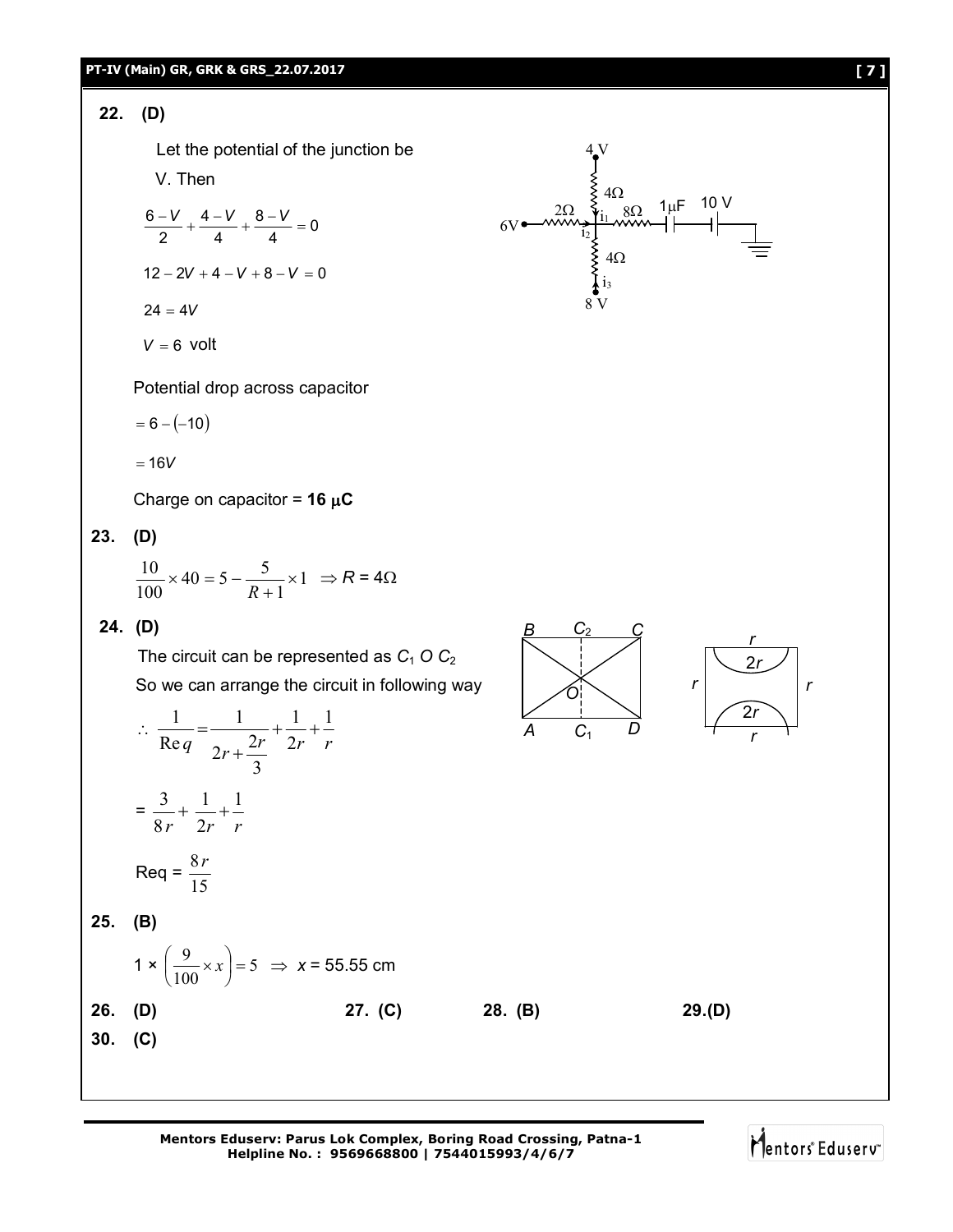| $[ 8 ]$ | PT-IV (Main) GR, GRK & GRS_22.07.2017                                                                                                                                                     |
|---------|-------------------------------------------------------------------------------------------------------------------------------------------------------------------------------------------|
|         | <b>CHEMISTRY</b>                                                                                                                                                                          |
| 31.     | (B)                                                                                                                                                                                       |
|         | 10                                                                                                                                                                                        |
|         |                                                                                                                                                                                           |
|         |                                                                                                                                                                                           |
|         |                                                                                                                                                                                           |
|         |                                                                                                                                                                                           |
|         | 6 spectral lines in bracket series.                                                                                                                                                       |
| 32.     | (B)                                                                                                                                                                                       |
|         | For $Zn + 2Fe^{+2} \rightarrow Zn^{+2} + 2Fe$ $E_{cell}^{\circ} = -0.44 + 0.76 = +ve$ and hence, the reaction is                                                                          |
|         | spontaneous.                                                                                                                                                                              |
| 33.     | (A)                                                                                                                                                                                       |
|         | A gas does not liquifies above $T_c$ .                                                                                                                                                    |
| 34.     | (B)                                                                                                                                                                                       |
|         | $Cl_2 + 2e^- \longrightarrow 2Cl^-$                                                                                                                                                       |
|         | $(P_2)$                                                                                                                                                                                   |
|         | $2Cl^{-} \longrightarrow Cl_{2} + 2e^{-}$                                                                                                                                                 |
|         | $(P_2)$ $(P_1)$                                                                                                                                                                           |
|         | $Cl_2 \longrightarrow Cl_2$                                                                                                                                                               |
|         | $(P_2)$ $(P_1)$                                                                                                                                                                           |
|         |                                                                                                                                                                                           |
|         | $E = \frac{-0.0591}{2} log \frac{P_1}{P_2}$                                                                                                                                               |
|         | For the cell to be spontaneous                                                                                                                                                            |
|         | $\Delta G = -nFE = -ve$ and $E = +ve$ i.e. $P_2 > P_1$ .                                                                                                                                  |
| 35.     | (B)                                                                                                                                                                                       |
|         | Ni reacts with CO, So [CO] decreases so, second reaction moves backward i.e $[Cl_2]$ increases<br>so, first reaction also moves backward so, $[PCl_3]$ decreases and $[PCl_5]$ increases. |
| 36.     | (B)                                                                                                                                                                                       |
|         | Kt = 2.303 $log_{10} \frac{C_0}{C_1}$                                                                                                                                                     |
|         | K × 138.6 = 2.303 $log_{10} \frac{1}{0.25}$                                                                                                                                               |
|         |                                                                                                                                                                                           |

Mentors<sup>e</sup> Eduserv<sup>-</sup>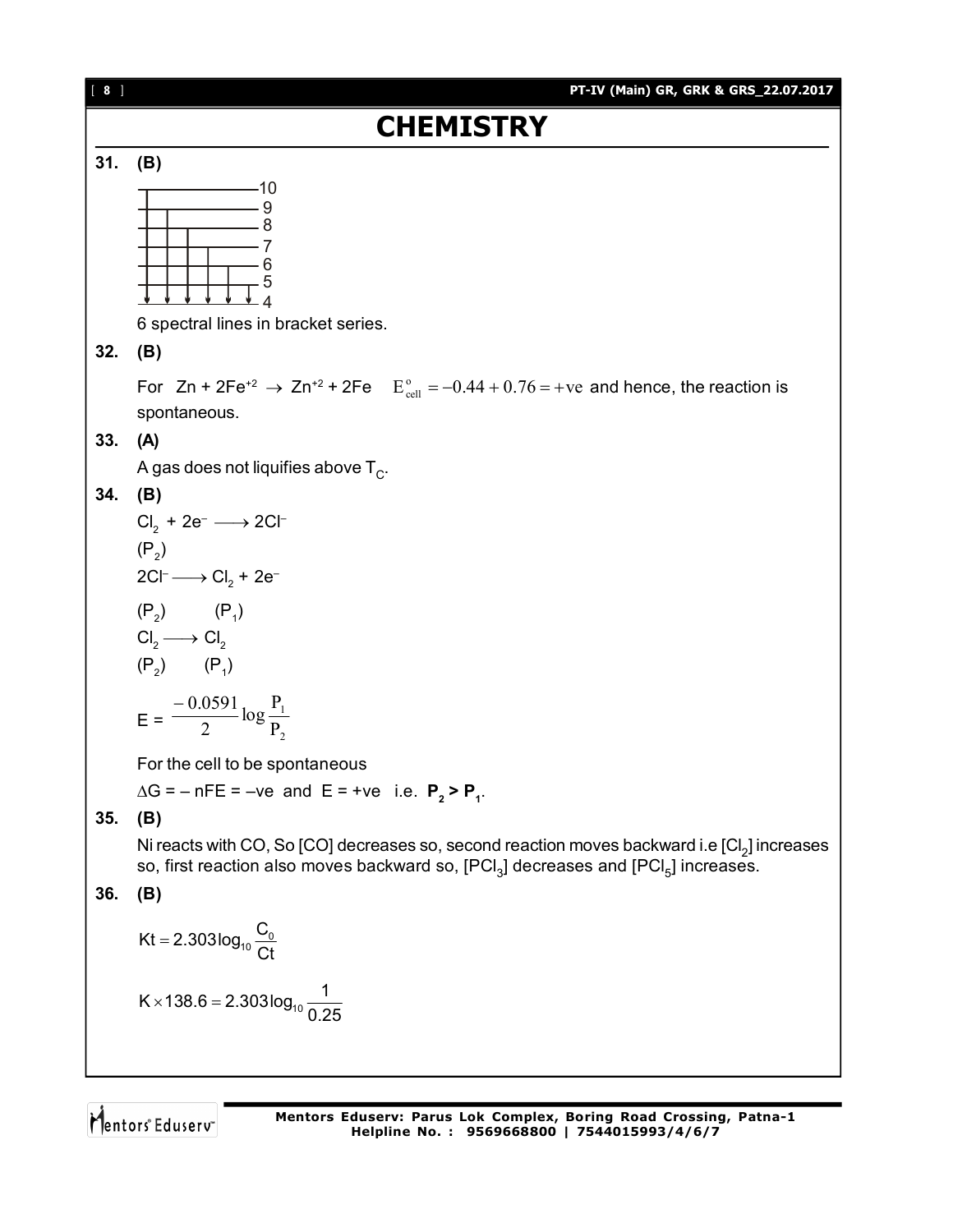## **PT-IV (Main) GR, GRK & GRS\_22.07.2017** [ **9** ]

or K = 
$$
\frac{2.303 \times 2 \times 0.301}{138.6} = \frac{2 \times 0.693}{138.6} = 0.01 \text{ min}^{-1}
$$
  
\nrate = K [R]<sup>1</sup> = 0.01 × 0.1 = 10<sup>-3</sup> Mmin<sup>-1</sup>.  
\n37. **(B)**  
\nFor 1 F 1g.eq metal is deposited i.e, 1 mole Ag,  $\frac{1}{2}$  mole Cu and  $\frac{1}{3}$  mole Al  
\nSo, mole ratio 1:  $\frac{1}{2}$ :  $\frac{1}{3}$  = 6:3:2  
\n38. **(A)**  
\n2H<sup>+</sup>(aq)+2e<sup>-</sup>  $\longrightarrow$ H<sub>2</sub>(g)  
\n
$$
E_1 = -\frac{0.059}{2} log_{10} \frac{P_{H_2}}{[H^*]^2}
$$
 (i)  
\n
$$
E_2 = -\frac{0.059}{2} log_{10} 100 P_{H_2}
$$
 (ii)  
\n
$$
E_2 = E_1 = \frac{0.059}{2} log_{10} 10^{-2} = -0.059 \text{ decreases}
$$
  
\n39. **(C)**  
\n
$$
H_2(0.4 \text{ atm}) \longrightarrow 2H^*(10^{-1}M) + 2e^{-}
$$
\n
$$
\frac{2H^*(10^{-2}M) + 2e^{-} \longrightarrow H_2(0.1 \text{ atm})}{H_2(0.4 \text{ atm}) + 2H^*(10^{-2}M) \longrightarrow 2H^*(10^{-1}M) + H_2(0.1 \text{ atm})}
$$
\n
$$
E_{cell} = 0 - \frac{0.059}{2} log_{10} \frac{(10^{-1})^2 \times 0.1}{(10^{-2})^2 \times 0.4}
$$
\n
$$
= -0.059 log_{10} 5
$$
\n40. **(B)**  
\n
$$
i = 10 \times 10^{-3} A = 10^{-2} A
$$
  
\n
$$
t = ?
$$
  
\nmass of  $H_2 = 0.01 \times 2$   
\n
$$
w = \frac{i \times t}{F}
$$

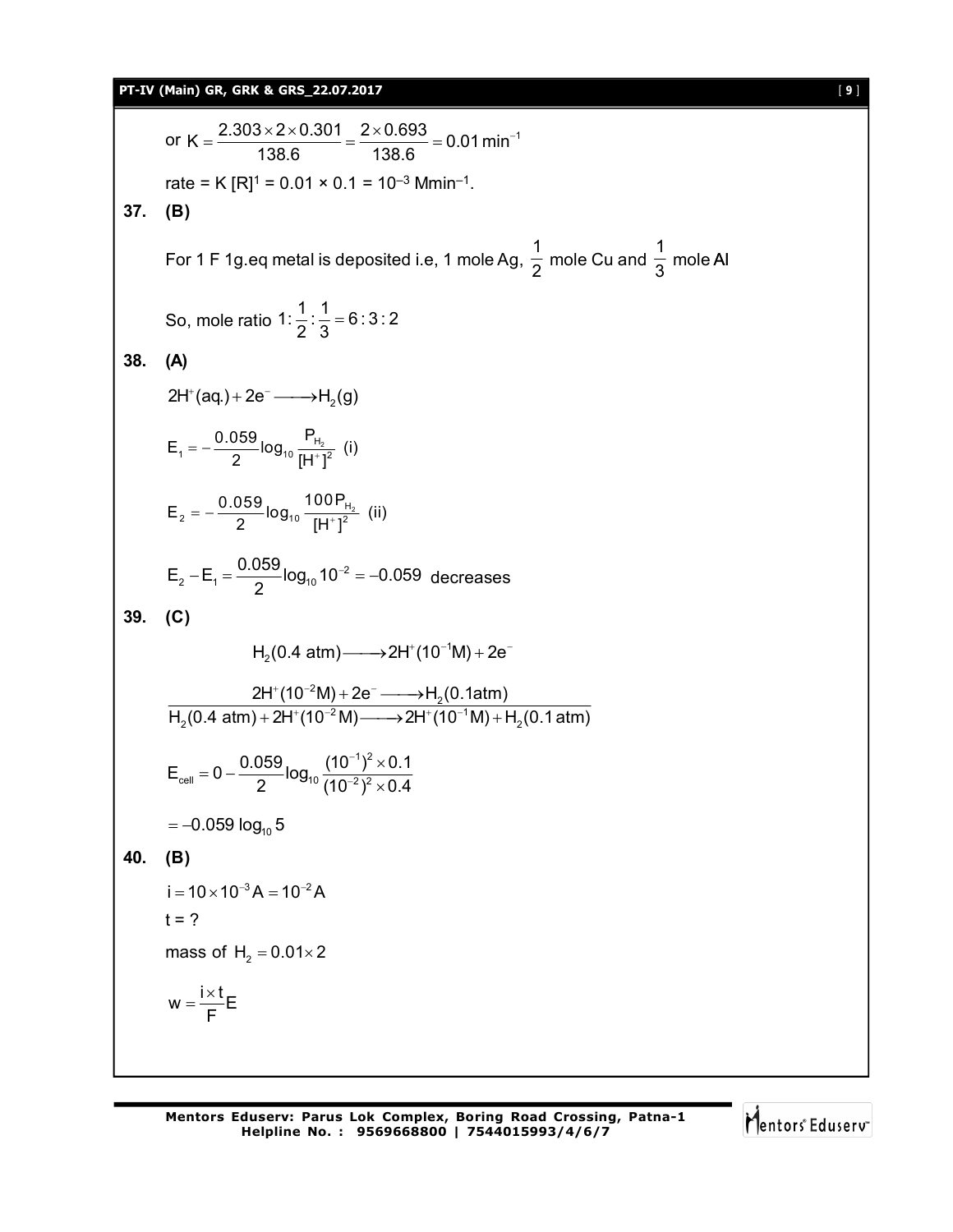

Mentors Eduserv

**Mentors Eduserv: Parus Lok Complex, Boring Road Crossing, Patna-1 Helpline No. : 9569668800 | 7544015993/4/6/7**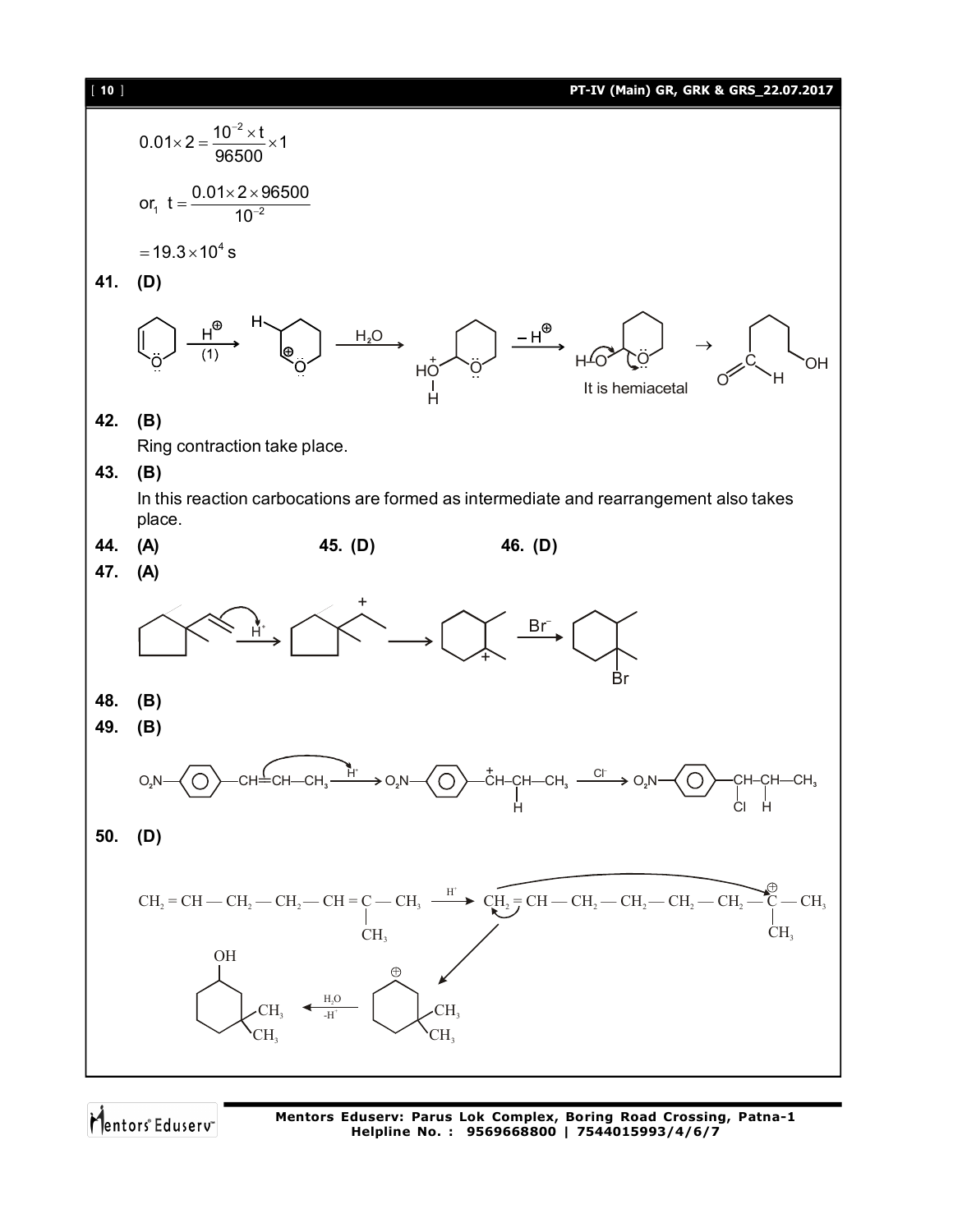

Mentors<sup>e</sup> Eduserv<sup>®</sup>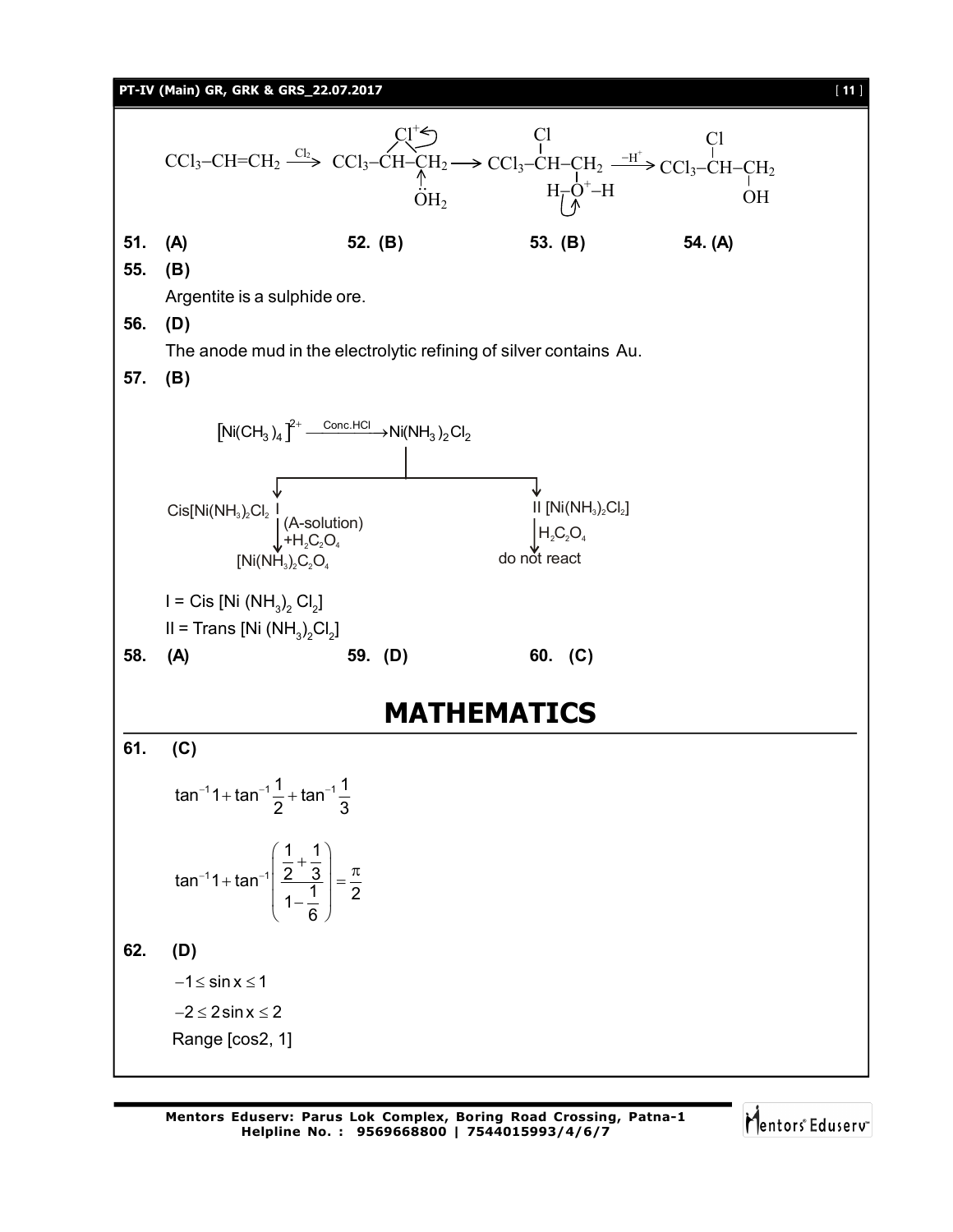| $[12]$ |                                                                                                                                                         |                                                                          |                    | PT-IV (Main) GR, GRK & GRS_22.07.2017 |  |  |  |
|--------|---------------------------------------------------------------------------------------------------------------------------------------------------------|--------------------------------------------------------------------------|--------------------|---------------------------------------|--|--|--|
| 63.    | (A)                                                                                                                                                     |                                                                          |                    |                                       |  |  |  |
| 64.    | (A)                                                                                                                                                     |                                                                          |                    |                                       |  |  |  |
|        | $tan \theta$                                                                                                                                            | $cot \theta$                                                             |                    |                                       |  |  |  |
|        |                                                                                                                                                         | $\tan\theta - \tan 3\theta + \frac{2010}{\cot\theta - \cot 3\theta} = 1$ |                    |                                       |  |  |  |
| 65.    | (D)                                                                                                                                                     |                                                                          |                    |                                       |  |  |  |
|        | $log_2(x^2 + 12) = 4$                                                                                                                                   |                                                                          |                    |                                       |  |  |  |
|        | $x^2 = 4$                                                                                                                                               |                                                                          |                    |                                       |  |  |  |
|        | $x = \pm 2$                                                                                                                                             |                                                                          |                    |                                       |  |  |  |
|        | $x = \pm 1$                                                                                                                                             |                                                                          |                    |                                       |  |  |  |
|        | $x = 0$                                                                                                                                                 |                                                                          |                    |                                       |  |  |  |
| 66.    | (B)                                                                                                                                                     |                                                                          |                    |                                       |  |  |  |
|        | At $x = 0$                                                                                                                                              |                                                                          |                    |                                       |  |  |  |
| 67.    | (C)                                                                                                                                                     |                                                                          |                    |                                       |  |  |  |
| 68.    | (A)                                                                                                                                                     |                                                                          |                    |                                       |  |  |  |
|        | $y' = 0$ at $x = 5$                                                                                                                                     |                                                                          |                    |                                       |  |  |  |
|        | $bx^{\frac{3}{2}} - 5a = 0$                                                                                                                             |                                                                          |                    |                                       |  |  |  |
|        | $\frac{a}{b} = \sqrt{5}$                                                                                                                                |                                                                          |                    |                                       |  |  |  |
| 69.    | (A)                                                                                                                                                     |                                                                          |                    |                                       |  |  |  |
|        | $f(-1) = f(1)$                                                                                                                                          |                                                                          |                    |                                       |  |  |  |
| 70     | (A)                                                                                                                                                     | 71. (A)                                                                  | 72. (B)            | 73. (D)                               |  |  |  |
| 74.    | (B)                                                                                                                                                     | 75. (B)                                                                  | 76. (D)            | 77. (A)                               |  |  |  |
| 78.    | (B)                                                                                                                                                     |                                                                          |                    |                                       |  |  |  |
| 79.    | (D)                                                                                                                                                     |                                                                          |                    |                                       |  |  |  |
|        | $4 = t^2$ ; $2 = t^3 - 3t$ $\Rightarrow t = 2$                                                                                                          |                                                                          |                    |                                       |  |  |  |
|        | $\frac{dy}{dx} = \frac{3t^2 - 3}{2t} = \frac{9}{4}$                                                                                                     |                                                                          |                    |                                       |  |  |  |
| 80.    |                                                                                                                                                         | 81. (C)                                                                  |                    |                                       |  |  |  |
| 84.    | (D)<br>(D)                                                                                                                                              | 85. (C)                                                                  | 82. (A)<br>86. (D) | 83. (C)                               |  |  |  |
| 87.    | (A)                                                                                                                                                     |                                                                          |                    |                                       |  |  |  |
|        |                                                                                                                                                         |                                                                          |                    |                                       |  |  |  |
|        | Let a, and b be two number then a, $A_1$ , $A_2$ , b where $A_1$ , $A_2$ are AM's<br>$\therefore$ A <sub>1</sub> + A <sub>2</sub> = a + b<br>$\dots(1)$ |                                                                          |                    |                                       |  |  |  |
|        |                                                                                                                                                         |                                                                          |                    |                                       |  |  |  |

Mentors<sup>®</sup> Eduserv<sup>®</sup>